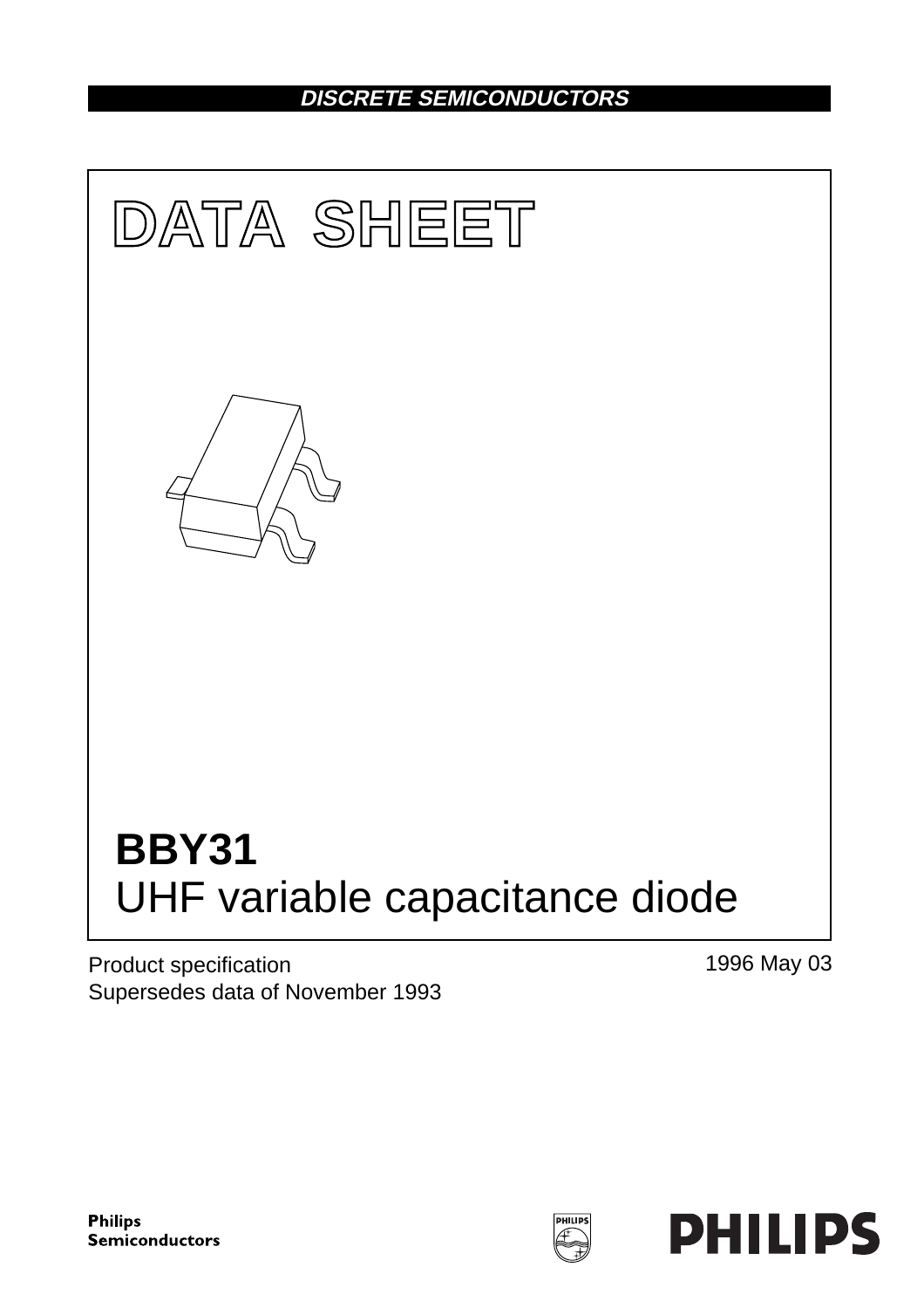# UHF variable capacitance diode and a set of the BBY31

## **FEATURES**

- Excellent linearity
- Small plastic SMD package
- C28: 1.9 pF; ratio: 8.3.

## **APPLICATIONS**

- Electronic tuning in UHF television tuners
- VCO.

## **DESCRIPTION**

The BBY31 is a variable capacitance diode, fabricated in planar technology, and encapsulated in the SOT23 small plastic SMD package.



Fig.1 Simplified outline (SOT23), pin configuration and symbol.

## **LIMITING VALUES**

In accordance with the Absolute Maximum Rating System (IEC 134).

| <b>SYMBOL</b>    | <b>PARAMETER</b>               | MIN.  | MAX.   | <b>UNIT</b> |
|------------------|--------------------------------|-------|--------|-------------|
| $V_R$            | continuous reverse voltage     |       | 30     |             |
| ١F               | continuous forward current     |       | 20     | mA          |
| <sup>I</sup> sta | storage temperature            | $-55$ | $+150$ | °C          |
|                  | operating junction temperature | $-55$ | $+125$ | °C          |

# **ELECTRICAL CHARACTERISTICS**

 $T_j = 25 °C$ ; unless otherwise specified.

| <b>SYMBOL</b>                  | <b>PARAMETER</b>        | <b>CONDITIONS</b>                                | MIN. | TYP. | MAX. | <b>UNIT</b> |
|--------------------------------|-------------------------|--------------------------------------------------|------|------|------|-------------|
| ΙŖ                             | reverse current         | $V_R$ = 28 V; see Fig.3                          |      |      | 10   | nA          |
|                                |                         | $V_R = 28 V$ ; T <sub>i</sub> = 85 °C; see Fig.3 |      |      | 200  | nA          |
| $r_{\rm s}$                    | diode series resistance | $f = 470$ MHz; note 1                            |      |      | 1.2  | $\Omega$    |
| $C_{\rm d}$                    | diode capacitance       | $V_R$ = 1 V; f = 1 MHz; see Figs 2 and 4         |      | 16.5 |      | pF          |
|                                |                         | $V_R$ = 28 V; f = 1 MHz; see Figs 2 and 4   1.6  |      |      | . 2  | pF          |
| $\frac{C_{d(1V)}}{C_{d(28V)}}$ | capacitance ratio       | $f = 1$ MHz                                      |      | 8.3  |      |             |

### **Note**

1.  $V_R$  is the value at which  $C_d = 9$  pF.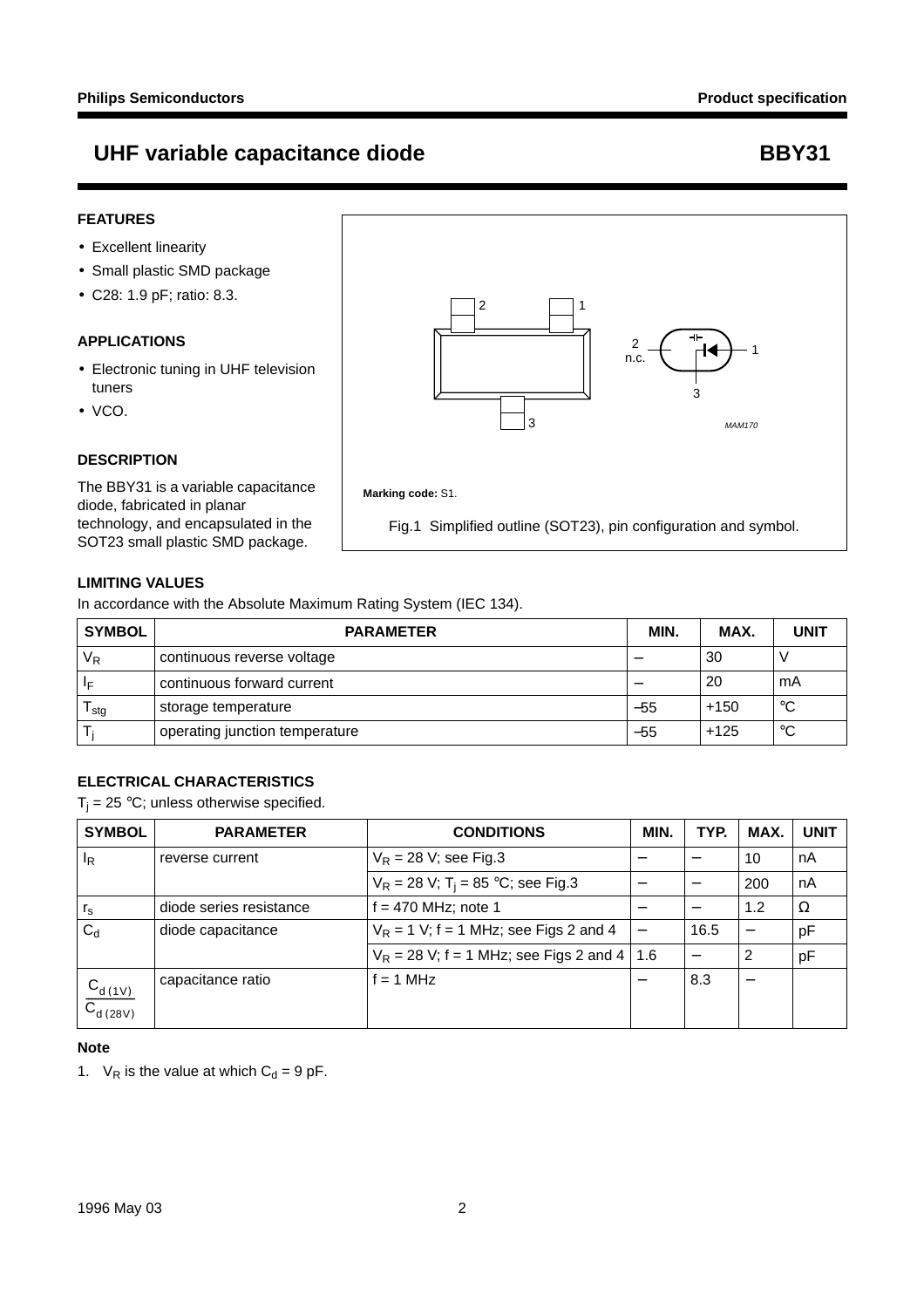# UHF variable capacitance diode BBY31

## **GRAPHICAL DATA**